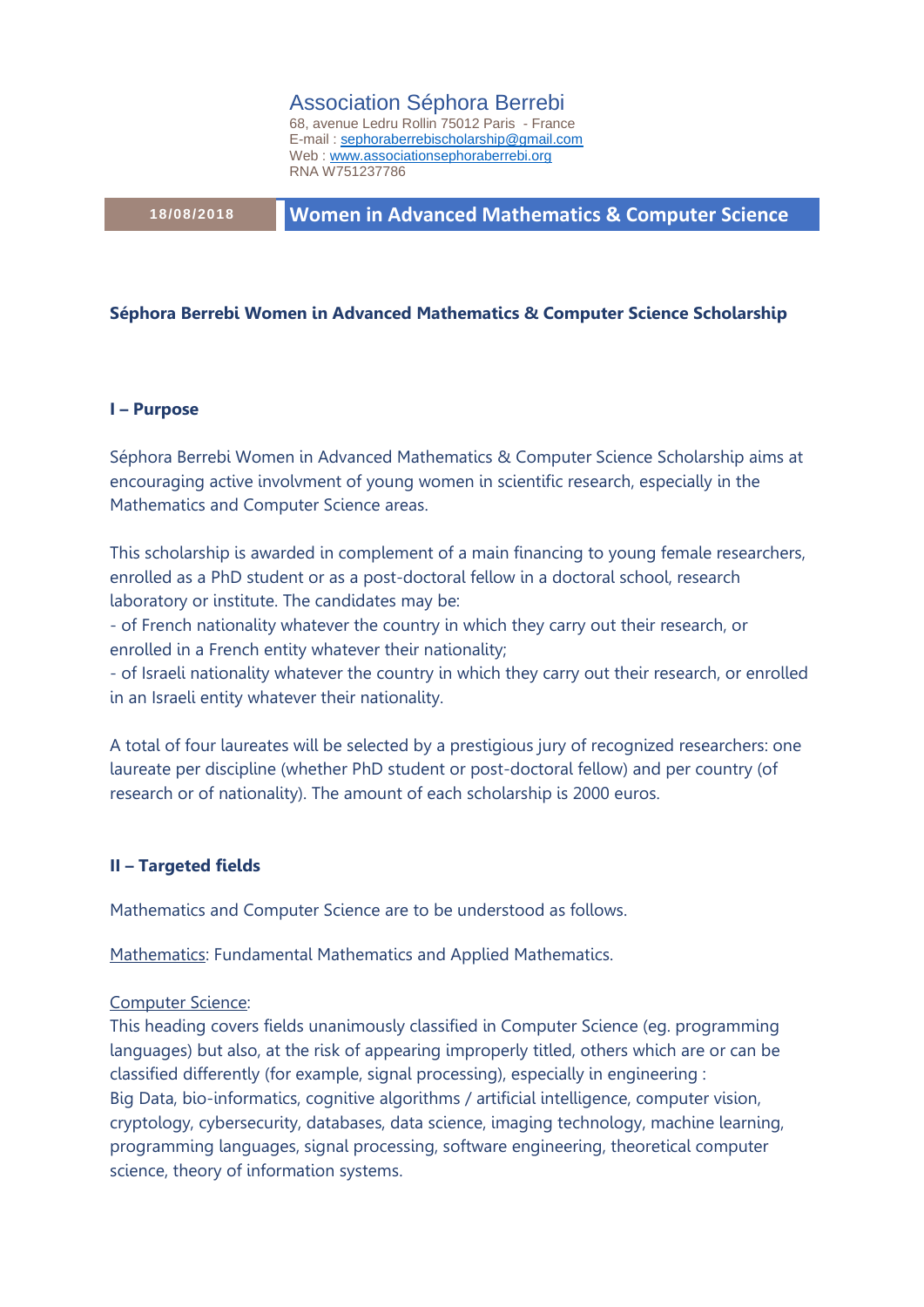# **III – Requirements to apply**

## **III.1 General requirements**

. Applicants may be:

- of French nationality whatever the country in which they carry out their research, or enrolled in a French entity whatever their nationality;

- of Israeli nationality whatever the country in which they carry out their research, or enrolled in an Israeli entity whatever their nationality;

. Applicants should carry out research in mathematics or information science (please see beyond);

. Applicants should choose the category in which they apply (mathematics or computer science);

. Applicants should already benefit from a main financing;

. Applicants should be fluent in English.

#### **III. 2 Requirements regarding doctorates**

. Applicants should have already started their thesis project when applying. Applicants should not have defended their thesis yet on December 2018.

#### **III.3 Requirements regarding post-doctorates**

. Applicants should have defended their thesis and obtained their doctorate;

. Applicants should have started their post-doctorate when applying.

## **IV – Screening and award criteria**

The criteria used to shortlist some applicants then to select the recipients are:

## **IV.1 Quality of the application**

The quality of the application is assessed mainly on the following criteria:

- Excellence of the applicant's theoretical and practical knowledge and relevance of this knowledge to conducting the current research;
- Excellence of her academic path (diplomas, academic record, publications, patents obtained, etc.);
- Excellence of the research project: innovative project, contributing to advances in knowledge in the field concerned. Projects whose possible anticipated applications present a general interest or public utility dimension are particularly appreciated.

## **IV.2 Quality of the application file**

The excellence of the application file will be assessed through the following documentation:

- A clear and substantial research summary in 4 maximum pages (including scope of the research, description of the issues, research plan and methodology);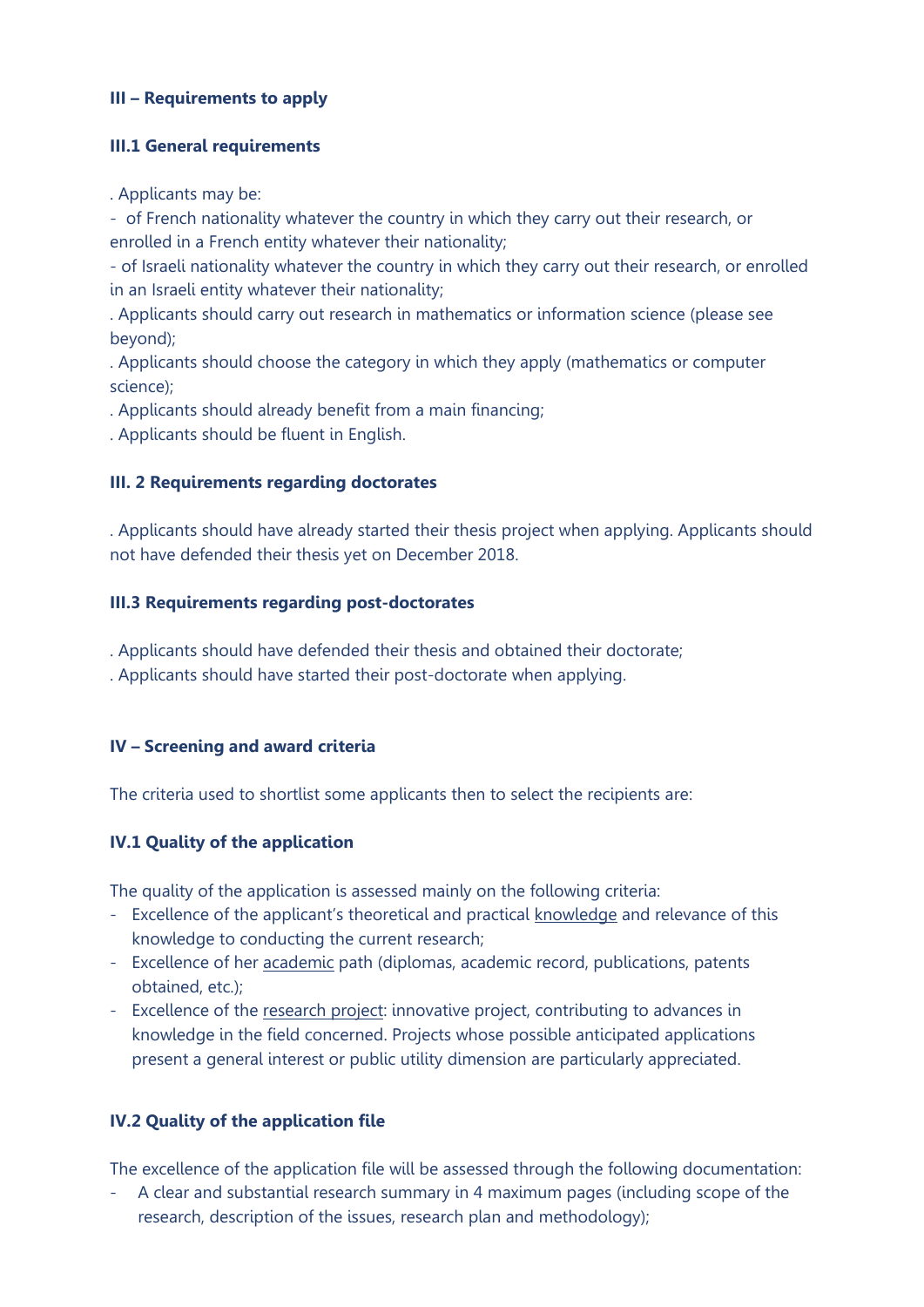- Publications and pre-publications;
- Letters of recommendation: no more than 4 letters, among which that of the thesis supervisor is highly desirable (number of letters is not a criteria as such);
- A synthesis in 400 maximum words, as pedagogical as possible, intended to communicate with a broad public of non-specialists;
- A Curriculum Vitae;
- A motivation letter in 650 maximum words.

The substance and the form of the file will be taken into account.

# **IV.3 Quality of the applicant profile**

The personal skills of the applicant will be taken into account:

- Ability to communicate effectively, orally and in writing;
- Ability to promote her field both in front of an expert audience and towards neophytes;
- Ability to promote women's contribution to the scientific area;
- Professional and scientific ambition, multidisciplinarity (scientific knowledge and other culture).

## **IV.4 The financial and medical situation of the candidate**

Once the four Scholarship recipients are selected based on the previous criteria by the members of the jury, their financial or medical situation can be analysed on an optional basis at their request: in this case, the applicant should complete the file with all the relevant supporting documentation (her household income & expenses situation, her medical file etc.). The jury and the Association Séphora Berrebi may decide on this basis to give the laureate a supplementary amount of 500 to 1000 euros.

## **V – Scholarship process and timeline**

The call for applications starts on **27th August 2018** and ends on **18th November 2018** at midnight.

The application process is online only, from the website of the Association Séphora Berrebi (associationsephoraberrebi.org). Letters of recommendation should be sent directly by the issuers to the Association via our website as well.

Two separate juries (mathematics and computer science) are under the responsibility of a jury president. They may decide not to award one of the scholarships in the absence of submissions of sufficient level.

The award ceremony will take place beginning of 2019. The date and place will be specified later.

# **VI – Commitments of the applicant / scholar**

The applicant / scholar agrees to:

- be present at the award ceremony in France or in Israel;